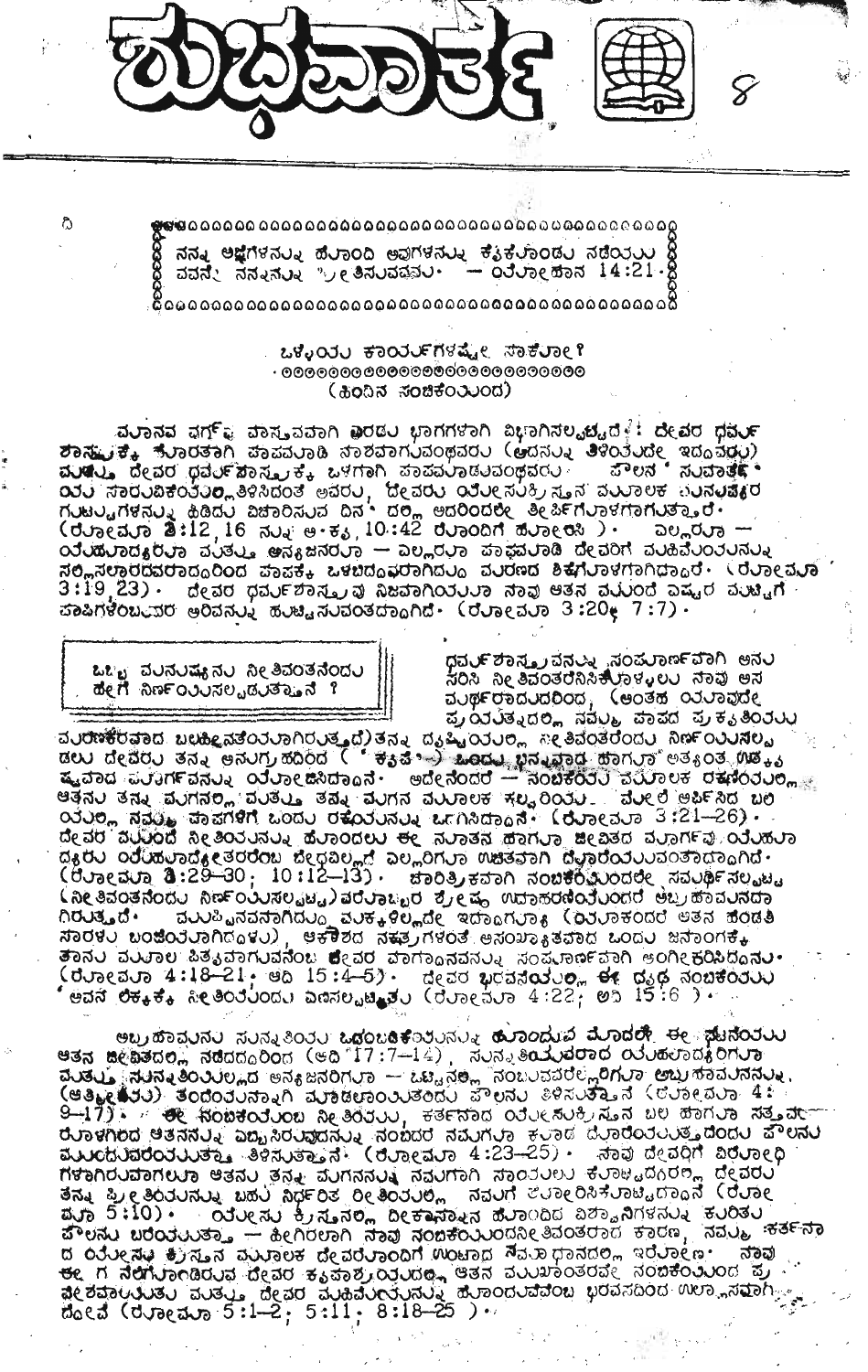ಆದಾವಂನ ಕಾಕದ ಕರಿಣಾವಂ ಮುತ್ತು ುತೀಸು ಕ್ರಿಸ್ತನ ವಿಧೇಯುತೆ.

ದೇ**ವರ** ವಾಗ್ಯಾನಗಳಲ್ಲಿ ನಂಬಿಕೆಂ**ು**ಡುವವರ<br>ಬಗ್ಗೆ ಆತನ ಅನುಗ್ರದರ್ಥ ಹೇಗಿರುತ್ತದೆಂಬು ದನ್ನು ದೇವರ ಇಬ್ಬರು ಪಂತ್ರರ ಕ್ರಿಂತು ಗಳಿಂದಾದ ಪರಿಣಾವುಗಳಲ್ಲಿ ಚಿತ್ರೀಕರಿಸಿದೆ.

(ರೆರಾಲಮಾ 5:15–19) - *ಮೆರಾದಲನೇ* ಪರಿರುಷನಾದ ಇಲಾವರಿನಿಂದ ಪಾಪ ವರತ್ತು ವರರ ಣವು ಲೋಕದೆಲಾಳಗೆ ಪ್ರವೇಶಿಸಿದವು. ಅವನಿಂದಲೇ ಎಲ್ಲಾ ವಲಾನವರಲಾ ಬಂದಿರಲತ್ತಾ (ವಿಕಾ ಸವಾದಕ್ಕೆ – ಡಾರ್ವಿನ್ನನ ವಾದಕ್ಕೆ ಇಲ್ಲಿ ಎಡೆಯುಲ್ಲ)ರಾದ್ದರಿಂದ , ಆ ಒಬ್ಬ ವರನರಷ್ಯನ ಅವಿ<br>ಧೇಂಯತ್ವವು ಎಲಾಗ ವರಾನವ ಜನಾಂಗದ ಮೇಲೆ ದಂಡನೆ ಹಾಗರಾ ವರದೂದ ಶಿಕ್ಷೆಂಯನ್ನು ಬರ ವೆರಾಡಿತರ (ರೆರಾಳಿವರಾ 5:12–14) - ದೇವರರ ತನ್ನ ಕೃಪೆಂತರಲ್ಲಿ ನರಾತನ ನೃಷ್ಟಿಂತರಲ್ಲಿ ೂತ್ಯವಾದನು.<br>ಪಿತೃವಾದನು. ಅದರಿಂದಾಗಿ ನವುರ್ಢಿಸಲ್ಪಟ್ಟನು (ಅಂದರೆ ನೀತಿವಂತನೆಂದು ಎಣಸಲ್ಪಟ್ಟನು)<br>ವುತ್ತು ನಿತ್ಯಜೀವದ ವಾಗ್ದಾನ ಹೊಂದಿದನು — ಇದು ಪ್ರಶ್ನವು ಆದಾವುನಿಂದ ವಂಶ ಪಾರಂಪ ಂರ್ನವಾಗಿ ಹೆರಾಂದಿದ ದಂದನೆ ಹಾಗುರಾ ವುರೂದ ಶಿಕ್ಷೆಂತು ತೆದ್ದಿರುದ್ಭುವಾಗಿದೆ (ರೆರಾಲ್ವರಾ  $5:21$ .

—: 2 :–

ದೀಕ್ಷಾಸ್ನಾನದಲ್ಲಿ ನಂಬಿಕೆಂತು ವಿಧೇಂತುತೆಂತುು ನವರ್ತನರು ಕ್ರಿಸ್ತನಲ್ಲಿ ಐಕ್ಯಗೆರಾಳಿಸುತ್ತದೆ.

¢.

Ĉ

ಪೌಲನ∪ ಹೇಳುತ್ತಾನೆ — ನಾವು ದೇವರ ಕೃವಿಗೆ ಪಾತ್ರಲಾಗ ಬೇಕಾದಲ್ಲಿ, ುತೇಸುಕ್ರಿಸ**್ತನೆ**ರಾಂ<br>ದಿಗೆ ಸೇರಬೇಕು - ಕೇವಲ ಆತನ

.<br>ಬಿಲ್ಲಿ ದೀಕ್ಷಾಸ್ನಾನ ಹೊಂದಿ, ಅವುಗಳಲ್ಲಿ ಭಾಗಿಗಳಾಗುವುದರಿಂದ ಮಾಡುತ್ತಿದರಿಂದಲ್ಲಿ, ಆತನ ಎಂರಣ<br>ಪು ವಿಧೇಂರಂತೆಂರು ಒಂದು ಕಾಂರ್ರವಾಗಿದೆ. ನಾವು ಸಾಂಕೇತಿಕವಾಗಿ ನೀರಿನಲ್ಲಿ ವಂರಳುಗಿ<br>ಪು ವಿಧೇಂರಂತೆಂರು ಒಂದು ಕಾಂರ್ರವಾಗಿದೆ. ನಾವು ಸಾಂಕೇತಿಕವಾಗಿ ನೀರಿನಲ್ಲಿ .<br>, ಪಾವಕ್ಕೆ ದಾಸರಾಗಿದ್ದ ನವುಲ ಹಿಂದಿನ ಜೀವಿತದ ವರಾರ್ಗವನು. ನಾವು ತ<sub>ಿ</sub>ಜಿಸುತ**್**ಟಿ. ದಾಗ ಿ ಸಂತ್ರ ಕ್ರಿನ್ತನಲ್ಲಿ ನುಾತನ ಜೀವಿತಕ್ಕೆ '' ಅತ್ಮೀಕ ಪುನರುತ್ತಾನ ''ಕ್ಕೆ ನೇರಿದವರಾಗಿ, 'ನೀತಿಗೆ ದಾಸರಾಗುತ್ತೇವೆ.` (ರೆುಾಲಮಾ 6:1—7 · 15–18) · ' ಎಲಕ್ಕಾಸ್ನಾನದಲ್ಲಿ ಕ್ರಿಸ್ತ ನೆಲಾಂಧಿಗೆ ಸೇರುವ ಈ ಅಗತ್ಯ ಕಾಂರ್ಯಕ್ಕೆ ಬದಲಾರದ ಸ್ವೀಕಾರಲರ್ಹವಾದ ಂತುಾವುದುಾ ಇಲ್ಲ . ಸಂಬಂಧವಾಗಿದೆ. ಮತ್ತೊಂದು ಕಡೆ 'ಪಾಪವನ್ನು ತೆರಾಳೆಂದುದಂತಾದುವ.<br>"ಎಂದು ಸೃಷ್ಟವಾಗಿದೆ. ಮತ್ತೊರಾಂದು ಕಡೆ 'ಪಾಪವನ್ನು ತೆರಾಳೆಂದುರವಂತಾದುವ".<br>ಎಂದು ವಿವರಿಸಿದೆ (ಅ.ಕೃ.22:16). ಇದನರಾತ್ಮವುತ್ತು, ಕ್ರಿಸ್ತನ ಇತರ ಎಲ್ಲಾ ಆಕ್ಷೆಗಳನ್ನು ಒ ಕೈಕೆಳಾಳ್ಳುವುದರಿಂದ, ಸಾತ್ರ ಆತನನ್ನು ನಿಜವಾಗಿಂತುತ್ತಾ ಪ್ರೀತಿಸುತ್ತೇವೆಂದು ತೆಳಾಲಂಸುತ್ತೇವೆ.<br>(ಂತೋಹಾಸ 14:21). ಅಲ್ಲದೆ ನವು ಕ್ರಿಂತುಗಳಿಂದ ನವು ವಿರುಚಕೆಂತು ಂತುರ್ಥಾತೆ  $\overline{0}$  0 $\overline{1}$  $\overline{0}$  $\overline{1}$  $\overline{0}$  $\overline{1}$  $\overline{0}$  $\overline{0}$  $\overline{0}$  $\overline{0}$  $\overline{0}$  $\overline{0}$  $\overline{0}$  $\overline{0}$  $\overline{0}$  $\overline{0}$  $\overline{0}$  $\overline{0}$  $\overline{0}$  $\overline{0}$  $\overline{0}$  $\overline{0}$  $\overline{0}$  $\overline{0}$  $\overline{0}$  $\overline{0}$  $\overline{0}$  $\over$ 

 $($  +  $($  a and  $($   $)$  a  $)$  a  $\frac{1}{2}$  a  $\frac{1}{2}$  a  $\frac{1}{2}$  a  $\frac{1}{2}$  a  $\frac{1}{2}$  a  $\frac{1}{2}$  a  $\frac{1}{2}$  a  $\frac{1}{2}$  a  $\frac{1}{2}$  a  $\frac{1}{2}$  a  $\frac{1}{2}$  a  $\frac{1}{2}$  a  $\frac{1}{2}$  a  $\frac{1}{2}$  a  $\frac{1}{2}$  a  $\frac{1}{2}$ 

| ನಮಿಲಾ⊾ಳಗಿನ ಹೆಲಾ೦ಲಾಟ — ದೀವರ |  |
|----------------------------|--|
| ನಿಂತುವರಗಳು ವಂತ್ತು ನವುಲ     |  |
| ಶರೀರದ ಅಂಗಗಳ ಪಾಪ•           |  |

ಕೃ**ಸ್ತನೆ**ಳಾಂದಿಗೆ <del>ತ</del>೬ ಐಕ<sub>ಿ</sub>ತಿಂತುಲ ಬೆುವೀಕ ವಾಗಿ ಒಂದು ಅತ್ಮೀಕ ವಿವಾಹವೆಂದು ಪರಿಗಣ ಸಲ್ಪಟ್ಟಿದೆ. ಅದರಲ್ಲಿ ಹಿಂದಿನ ಭವರ್ುಶಾಸ್ತ್ರ ್ ಡ್ರೈಕಟ್ಟುವಾಡಿಗೆ ನ್ಲಾವು ಸತ್ವವರರಗಿ ಹೊಸ

ಕತಿಂತರಾದ ಂತೆಲೀಸುಕ್ರಿಸ್ತನೆರಾಂದಿಗೆ ಐಕ $_{8}$ ಪಾಗಿದೋವೆ (ರೆರಾೂಮರಾ 7:1-6). ಹಾಗಾದರೆ ನಾವು ಪಾಪದ ಪ್ರಭಾವದಲ್ಲಿ ಇನ್ನು ಪುಟ್ಟಂದ ಇರಲಾರವೆಂದು ಅಭಿಪ್ರಾಂಯವೋ ? ಪಾಗಲ್ಲ .<br>ಎಂದು ಪೌಲನ್ನು ತನ್ನು ಅಂತರಂಗದ ಪ್ರೇರಣಿಗಳ ಒಂದು ಸ್ಥಂತ ವಿಶ್ಲೇಷಣಿಂತುಲ್ಲ ಕಣ್ಣಿಗೆ ಕಟ್ಟು aos una diversa (direar 7:7-20). and nand date doub, solar ಒಳ್ಳೇ ದೆಂದು ತಿಳಿದು ಅದನ್ನು ಮಾಡಬೇಕೆಂದಿದ್ದರು ಮಾಡಲಾಗದೇ ಇದೋನೆ. ಆರರ ಕಟ್ಟಿದ್ದನ್ನು ಹಗೆ ಮಾಡಿದರುಾ ಅದನ್ನೇ ಮಾರುತ್ತಾ ವುರಿದರವರೆಂತುತ್ತಾೇನೆ (ಉಾಲವುತಾ<br>7:15) - - ಎರಡು ವಿರುದ್ಧ ಹಾಗುತ ಹೋರಾಡುವ ನೀತಿಗಳನ್ನು ಆತನು ತನ್ನಲ್ಲಿ ಕಂಡು ಕರಾಳರಾತ್ತಾನೆ:

' ' ಅಂತರಾತ್ಮದೆ∪ಾಳಗೆ ದೇವರ ನಿಂರುವುದಲ್ಲಿ ಆನಂದಪಡುವವನಾಗಿದೋನೆ∙ ⊂ದರೆ ನನ್ನ ಅಂಗಗಳಲ್ಲಿ ಬೇಲೆುಾಂದು ನಿಂತುವು ಉಂಟೆಂದು ನೆುಾಂದುತ್ತೇನೆ. ಅದು ನನ∢ ಪರನಸ್ಸಿನಲ್ಲಿರರವ ನಿಂರ∪ಪರಿಕ್ಕೆ ವಿರರದ∂ಪಾಗಿ ಕಾದಾಡಿ ನನ್ನನರ∢ ನೆರೆ ಹಿಡಿ ದು ನನ್ನು ಅಂಗಗಳಲ್ಲಿರುವ ಪಾಪದ ನಿಂತುವುುಕೈ ವಶ ವರಾದುವಂತರಾಗಿದೆ.  $-$  (Juneauro 7:22-23)

<del>ರ</del>ೇ ಅಂತರಂಗದ ಈ ಪಾಪವರಾಡುವ ಪ್ರವೃತ್ತಿ<sub>ತ</sub>ುರುನುತ್ತಿ **ಅಂದರೆ** ನವರತ್ನಿನುತ್ತಿ ವೆರಾಲನ ಗೆುರಾಳಿಸಿ ಕೆಳ್ತಾಲ್ಲುವ ನಮೆುರಾಟಳಿಗಿನ ನಿಜವಾದ ಒಲಾಚನನುು ನಿರುರಾಲಭಿಸಲುವೆುರಾಲರಾದಿದವರೆಲ್ಲ ರುರಾ — ಕಿಲಿನ ಬೇಗುದಿಂತು ಸೆಂಗಮಿಂದುರುವು ಪ್ರತಿನಿಧಿಸುವವರಾಗಿರುತ್ತಾರೆ:

| ಸಂಪುಟ 1 |  |                                                                      |               | ನಂಜಿಕ 8 $/1982$ |  |
|---------|--|----------------------------------------------------------------------|---------------|-----------------|--|
|         |  |                                                                      | ಪ್ರಕಾಶಕರು :-- |                 |  |
|         |  | - ದಿ ಕ್ರಿಸ್ಟಡೆಲ್ಕಂತರನ್ನೆ,<br>23 /4, ಬೆನ್ನನ್ ರಸ್ತೆ, ಬೆಂಗಳರಾರರ 560 046 |               |                 |  |
|         |  |                                                                      |               |                 |  |
|         |  |                                                                      |               |                 |  |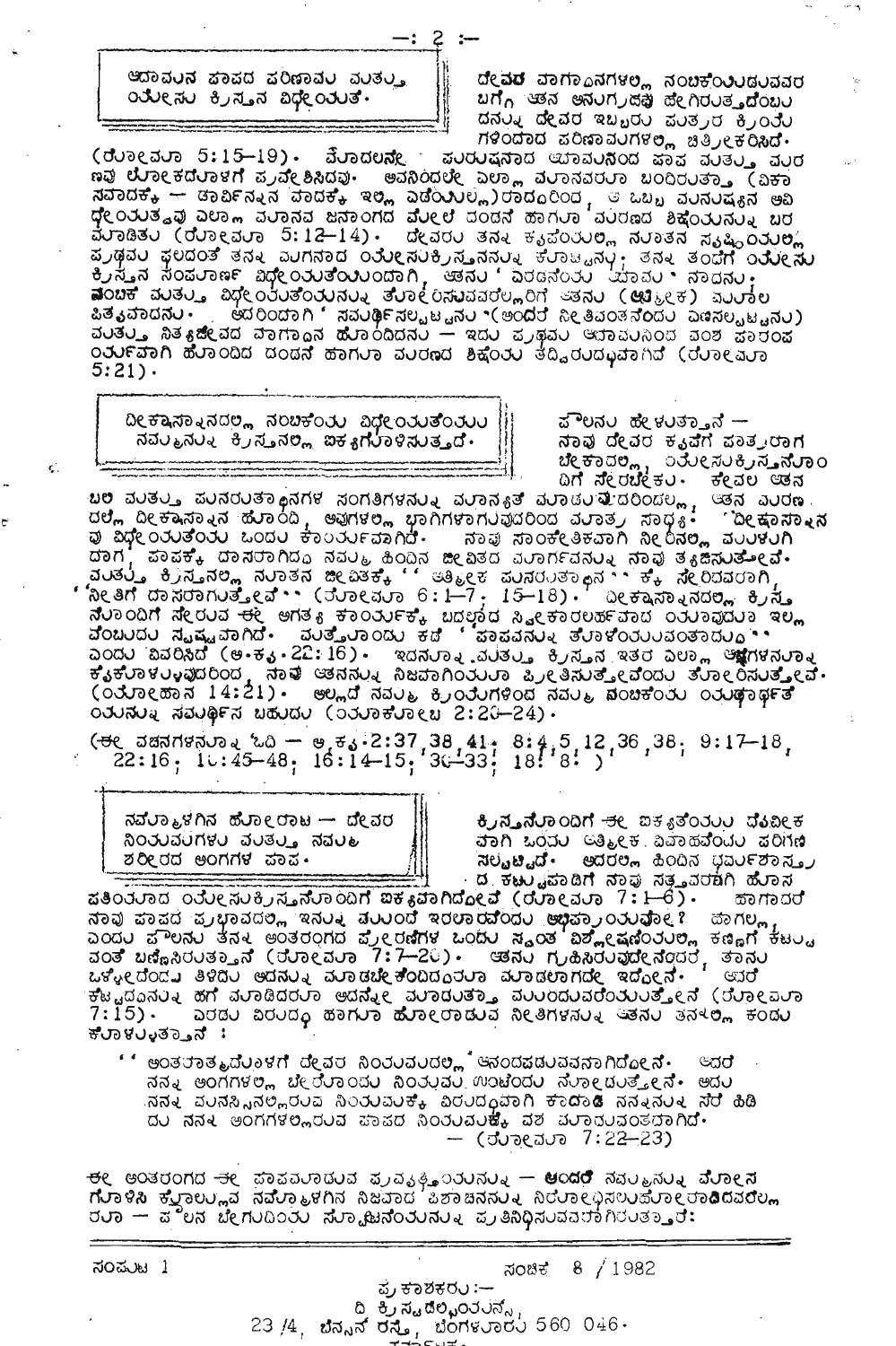' ' ಅಂರೆರಾ $\overline{\mathfrak{s}}$ ಲ್ಲಿ ನಾನರಿ ಎಂಥ ದರದನ್ನೆ ರಿರರಲ್ಲಿ ಬಿದ್ದ ವರನರಷ್ಯವರ ಇಂಥ ವರರಣಕ್ಕೆ ಒಳಗಾದ ಈ ದೆ ೯್ರೆದಿಂದ ನನ್ನನ್ನು ಬಿಡಿಸುವವರು ಂತುವರು? ಬಿಡಿಸುವವನು ಇದಾಂನೆಂಬುದಕ್ಕಾಗಿ ನವ್ಮು ಕರ್ತನಾದ ಂತೆಲೕ ಸುಕ್ರಿ ಸೃನ ವುಲಾಲಕ ದೇವರಿಗೆ ಸೆಲ್ತಾೕತ್ರ • (ರೆಲಾೕಾಮಾ  $7:24 - 25$ 

. 3 :--

ದೇ ವರಾತ್ಮವಿಂದ -ಒಂತ್ಯು ಲ್ಪಡುವದು

ಅವೆರಾಲಸ್ತುಲನರ ಬಲವಾದ ವಾಗ್ವಾದದಿ**ಂ**ದ <del>ರ</del>ಲ ಭಾಗವನ್ನು ಪರಾರೈಸುತ್ತಾ ಹೀಗೆ ಕೇಳರ

್ಲಿಗೆ ಸ್ಪಾನ್ನು ನಿಮ್ಮುಂದಿದ್ದು, ಸಮಾವ್ಯ ಕ್ಷೇತ್ರಗಳುವರೆ ಕಾರಣಸ್ಥಿತಿತ್ವವರ ಪರಿಷ್ಠಾರ ಸದೆಸಲ್ಪಡುತ್ತಾರೆರಾಗಿ<br>ಅಗಿದೆ \* \* ರಾಂತಾರು ತಮ್ಮುನಲ್ಲು ತಮ್ಮು ಪಾಪದ ಶರೀರಾಧೀನ ಸ್ವಭಾವದಿಂದ ನದೆಸಲ್ಪಡುತ್ತಾರೆರಾಗಿ<br>ಕ್ಷವೆ ಕ್ಷೇತ್ರಗಳನ್ನು ಮೊದಲು ಸಾಧ್ಯವಿಲ್ಲ \* \* (ರೆಲ odua a nodu zradnoduandvadumd, edogdan deadnuk "eura" aodu (ಫ್ರಾಂಶು) ತಂದೆ ಎಂಬುದಕ್ಕೆ ಯುಹುರಾದ $s$ ರ ಮು)ಕರೆಂತುಲು ನವುಗೆ ಧೈನಿಂತರ್ ಕೆಲಾಡುತ್ತದೆ (ರುಾಂಮರಾ 8:14–16 ಗಲಾತ್ಯ 4:6–7) - ಅಂ ಮುರಾರು - ಪ್ರಚಾಂಲಕವರಗಳ<br>ಸವಿಲಾವ ಒಡನಾಟವು ದೇವರ ವಾಕ್ಯವಾದ ಸತ್ಯವೇದದ ಪ್ರಭಾವದಿಂದ ನವೆಲ್ಮಾಳಗೆ ಊಟಾದ ್ ಕ್ರಿ.ಸ್ತನ ವರನಸ್ಸಿ \* ನಿಂದ ಕ್ರೈನ್ವಾರಾದ ನವ್ಮು ಪ್ರೇರಣಿಗಳು ಪರಾರಹರಾವರ್ತಿ ಬೀಕಂದು ತಿಳಿ<br>ಸುತ್ತದೆ (ಗಲಾತ್ಯ ರಿ:19, ಕರಾಲರಾನ್ನೆ 3:16) - \_\_ ಂತರೀಸರಕ್ರಿಸ್ತನು ಪರಿಷರಾರ್ಣತಂತ್ರ ಂ೨ೆರೀ ಸರಕ್ರಿ ಸ್ತ-ನರ್\_ಪರಿಷರಾರ್ಣತೆಂ೨ರಂದ ತೆಲಾಲರಿಸಿದ ಪರಲಿಲಾಲಕದ ದೈವತ್ವದ ಮೂದರಿಂತಲನಲ್ನು ನಾವು ಹೇಗೆ ಅನಲಕರಿಸಬೇಕೆಂಬ ದೈವಪ್ರೇರಿ ತವಾದ ಹಾಗು ನಂಬಲರ್ಹವಾದ ಶಿಕೂದ ವಯಾಲ ಇಂದು ಅದೆುಾಂದೇ ಆಗಿದೆ• ನಂತರ ' ವುನಸ್ಸು • ี สอกม " แสง " ( Spirit ) กรี สีสมอสีสีอังบลับง สีชีรสอก จ. สมอคอมนี (1 สมอ<br>ออส 2:10-16 สมง องมีของวัน 40:12 ชี้มอออก สมอคอม) · ซีค์ สีอสังค์รักสอกล ಂತುನುನು ಅಂಗೀಕರಿಸುವ ರಿಂದ ದೇವರು ವುತ್ತು ಕ್ರಿಸ್ತನ ಜಿುಾತೆಗೆ ವುತ್ತುವ್ಯಾಬ್ಬ ವ ಬಾರನೆಂತು ವ್ಯಕ್ತಿ ಇರುತ್ತಾನಂಬ ತಪ್ಪಾದ ಗ್ರಹಿಕೆಂತುರದ ನವುತ್ತನುತ್ತಿದೆ. ಇದು ಹಾಗಲ್ಲ — ಒಬ್ಬ ವ್ಯಕ್ತಿಯಲ್ಲ ದೇವರಾತ್ಮದಿದದ ನದಿಸಲ್ಪಟ್ಟಾಗ, ಯಲೀಸುಕ್ರಿಸ್ತನಿಂದ ಬೆರಾನಿಧಿಸಲ್ಪಟ್ಟಂತೆ ದೇವರ ವರನಸ್ಸಿನಿಂದ ನಡೆಸಲ್ಪಡುತ್ತಾನೆ. ತರುವಾರರು 8ನೇ ಅಥಾಸ್ವಾರುದಲ್ಲ, ವರನ್ನ ಪ್ರವೇಶಿ<br>ಸರವ ಅತ್ಮನರ (ವ.26–27) ಂತರೀಸರಕ್ಕಿಸ್ತನೆಂದರ ಗುರರತಿಸಲಾಗಿದೆ (ವ.34 ) - ರತರಾಕಂದರೆ deaonyp สมุสมสายที่ขอ สมุตรสีสีสม แข็งสะ · ๒๕สม สมสมสารกอบส 3 สั่งสมุด ಸುವೇ (1 ತಿವೆುಾ೯ಥೆ 2:5) - `ಅಂಥ್ರಿಕ ಒಬ್ಬ ವುಧ್ಯಸ್ಥಗಾರನೆುಾಂದಿಗೆ ಹಾ ಗುಾ ದೇವರು ತಾನೇ ಅ೦ತಿವುವಾಗಿ ನವ್ಮು ಎಲ್ಲಾ ವಿಷಯಗಳಿಗೆ ಕಾಂತರ್ರ ನಡೆಸುತ್ತಿರುವಾಗ, ನವುಗೆ ಎದಿರಾಗಿರುವವರು oduಾರು? (ನವುುವೇ ಅದ ಎದಿರೇಳುವ ಆತ್ಮ (Spirit .)ಗಳೇ ಹುಾರತು ನುತ್ಯಾವುದಿದೆ?). ನವರ್ತ್ಯನರ್ನಾಷ್ಟ್ರೀತಿನಿದವನ ವರ್ರಾಲಕ ನಾವು ಜಂತರಗಳಿಸಿದವೆರಿಗಿಂತಲರಾ ದೆಚ್ಚಿನವರಾಗಿದ್ದೋವೆ.  $(d$ Udedua  $8:31 - 39)$ .

ನಾನು ರಕ್ಷ ಹೆುಾಂದಲು <del>ಈ</del> ಪ್ರಶ್ನೆಗೆ ವೆಳಾದಲು ವ**ತಿ**ಲ್ತ**ಂದು ಪ್ರಶ್ನೆಯನು<sub>ತ</sub>** <u>ವಿನ್ನು</u> ವರಾಡಬೇಕರ ? ನಾಜೀ ಹಾಕಿ ಕೆ∪ಾ೪್ಯ ಬೇಕ∪್ ಕರ್ತನ ಬರ∪ವಿಕೆಂರ∪ ಲ್ಲಿ ಪ್ರಕಟಪಡಿಸುವ ವುಹಾ ರಕ್ಷಣಿಂತುಲ್ಲ ಪಾಲ್ಗೊಳ್ಳಲು ನಾವು ಪುಾರೈಸ ಬೇಕಾದ **ಷರತ್ತುಗ** ಳೇನರ್ ಆಂತಹ ವರವನ್ನು ಕೆರಾಡರಾ್ಯ ಅನರ್ಗ್ರಹಿಸರವಾಗ ದಿರ್ಪಾಟಗ ಸೇಗಿದೊಂದ ಮರನವರಿಕೆಂತರನ್ನು ಸರಾಜಿಸರತ್ತವೆ. ಯರಾವ ಷರತ್ನುವಗಳ ವೆರ್ರಲೆ ಅವನರು ನೀಡಬಹರಿದೆಂಬರವು ಆ ಆಶೀರ್ವಾಗವನರು ಕೆಲಾಗುವವನ ಸಕ್ಕಾಗಿರುತ್ತವೆ. | ಅಗನಲ್ನ ಸರಿಂತಲಾದ ರೀತಿಂತಲಲ್ಲಿ ಸೇಳುವಾಗದೆ, ಆಗನಲ್ನ ฉี่สื่อวับบรอสสบ ฮิซึ่งขอสต้า สบสส.สิบูง สืบออกชนครือที่บ อวบคสบบ สังสมบั ซึ่งชื่อด ಹುನರುಚ್ಚರಿನಬೇಕಾಗಿದೆ (ಬೂಕ<sup>1</sup>18:17) ಹುರಾನನೀಂತುತಂತುಂಗ ನಡೆಂತುವಾಗಷ್ಟೇ ನ್ನು ನವರ್ತ್ಮರು ರಕ್ತಿಸಲಾರದರ್. ನವರ್ತ್ಯನರ್ತ್ನ ರಕ್ತಿಸರಘ್ತಗರ ೧ತರಾವದೆಂಗರ, ತಿಳಿಂತರಲು ಸಾವು ಅಭೆರ್ವಾ ಸ್ಮಲರ ಬೆರಾಲಧನೆಗಳನ್ನು ಕೇಳಬೇಕರು. ರಕ್ಷಣಿಂತರ ಒಂಗು ಪ್ರಾರ್ಗಮನ್ನು ತೆರೆಂತರಾಗುರ್ತವರಗಳೂ ಂತೆಲಲಸಲಕ್ಷ್ಯಿಸುವನಲ ಸಂಟ್ವಾಗನಲ್ಲಿ ಆ ಮಹಾರ್ಗವನಲ್ಲು ತೆರೆಗ ಮೋಲಿ ಅತನಲ್ಲ, ಮಹಾನನ ಜನಾಂಗವ ್ತಿರುಾವ ರೀತಿಂರುಲ್ಲ ಪ್ರವೇಶಿಸಬಹುದೆಂದು ತಿಳಿಸಲು ತನ್ನ ಅಮೆರಾಲಸ್ತ್ರೇರನ್ನು ಕಳುಹಿಸಿದನು. com dure to derm that sure and der dutre to during trans. Tong ದೀಕಾನ್ನಾನ ಮಾಡಿಸಿ ಕೆಲಾಳಲ್ಳವವನು ರಕ್ಷಣೆ ಸೆಲಾಂದುವನು.- ನಂಬದೆ ಸೆಲಾಲಗುವವನು ದಂ**ರ**ನಗೆ<br>ಗುರಿಂತಲಾಗುವನು (ಮಾರ್ಕ 16:15—16).

ತನ್ನು ಸೆಸರಿಗೆ ಒಂದು ಪ್ರೈಜೆಂತುನ್ನು ಆರಿಸಿ ಕೆರಾಳುಳವೆಗರ ನೀತಿಂತು ಒಂಗು ಸೃಷ್ಟ ಸರಾಚನೆ ಇಲ್ಲಿದೆ (ಅ.ಕೃ. 15:14) - — ಸರ್ವಾತಕ್ರವರು ಸಾರಲ್ಟ್ರಡಬೇಕರ - \_ ಅನನ್ನು ರಿರರಾರಿಗೆ ಸಾರಲ್ಪಡುತ್ತದೆರಾ೯ ಅವರು ಅಗನುಷ್ಠ ನಂಬ ಬೇಕು. ಅನುಸರಣಿಂತುಲ್ಲದೆ ರಕ್ಷಣೆ ಇಲ್ಲ. ಂತರಾ ಗಿದರೂ <u>ನರೀರವನರೆಲ್ಲರಿಗೆ ರ</u>ಹಣಿಯನ್ನುರಚರಮಾಗರತ್ತದೆ (ರರ್ರಾವರಾ 1:16) - ಅಗೂಗಿಂಗ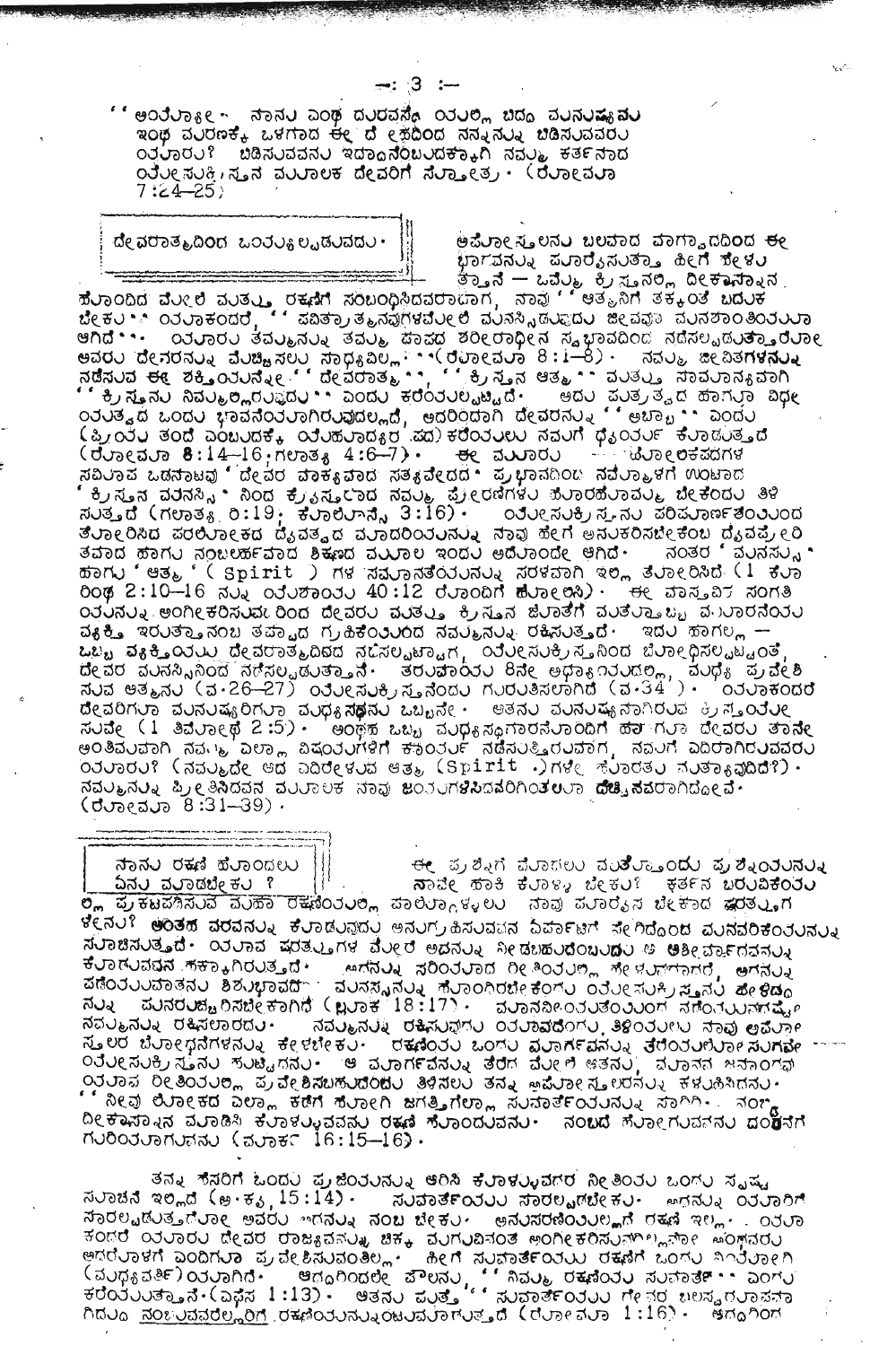od population danse de tomo , esto diverse a que todo todo -ಸಂವಾರ್ತಂತರನ್ನು ನಂಬರಪುರು. ಸಂಪಾತ್ರ ಸಂಬಸ್ಸು ನಂಬಬೇಕಾದರೆ ಸಂವಾರ್ತಂತರಾತ್ರ<br>ತಿಳಿಂತರಬೇಕು. ಇದನ್ನೇ ಪೌಲನು ಪೇಳುವುದು – '' ತಾವು ಯೂವನನ್ನು ನಂಬಲಲ್ಲವೋ esoood com in the community of the community of the control of the constitution of the control of the control o ತಿಳುವಳಿಕೆ ಇರಬೇಕು · ಂತುಾಕಂದರೆ ಒಬ್ಬನು ತನಗೆ ವೆುಾದಲು ತಿಳಿಸದಿರೂ ಸಂಗತಿಗಳನು ಸಂಬ <u> ಉ ಸಾಧ್ಯವಿಲ್ಲ - ಅದ್ದರಿಂದ ರಹಿಸಲ್ಪಡೆಬೇಕೆಂದು ಉತ್ಪ್ಯಾಕತೆಯುುಳ್ಳ ಒಬ್ಬ ವ್ಯಕ್ತಿಯುವಿ</u> สมสวยรั่ออดสอบสอบมสมัน สมอดียม อะรออสนอสม ซีสอม 3000 ซึมออยิม  $d$  — ನಂದಿಕೆಂತರಲ್ಲದೆ ದೇವರನ್ನು ವೆರಚಿ<sub>ಚಿ</sub>ಸುವುದರ ಅಸಾಧ್ಯ (ಇಬ್ರಂತರ 11:6).

## ಸುವಾರ್ತೆಂತರಂದರೇ ನು?

ಆದ್ದರಿಂದ ಈ ಸುಮಾರ್ತೆಂರೆರಿಂದರೇ ನು? ಲುಾಕನು ಅವೆರಾಲಸ್ತ್ರಲರ ಕೃತ್ಯಗಳ ಪುಸ್ತಕ 8:12 ರಲ್ಲಿ ಫಿಲಿಪ್ಟನು ಸವುರಾಂತರ್ತದವರಿಗೆ ಸಾರುವದನ್ನು ಏವರಿ

ಸುತ್ತಾ, ಆದು (ಸುವಾರ್ತಂತುು) ದೇವರ ರಾಜ್ಯದ ಹಾಗುಾ ಂತುಲಸುಕ್ರಿಸ್ತನ ಹೆಸರಿನ ವಿಷೆಯು ವಾಗಿದೆ ಎಂದು ಹೇಳುತ್ತಾನೆ. ಇದರಿಂದ ಇದು ಎರಡು ವುರಾಲ ವಿಷ೧ರುಗಳ ಒಂದು ಸ೧೦ರುು ಕೃತವಾಗಿದೆ – ಒಂದು ದೇವರ ರಾಜ್ಯಕ್ಕೆ ಸಂಖ್ಯಂಧಿಸಿದುದು; ವುತೆರ್ುಾಯ ಸವುತ್ತಿ ವೈಂರುವುಕ್ತಿಕ<br>ರಕ್ಷಣೆಗೆ ಪರಿಣಾವು ಬೀರುವ ಂರೆಂಸಿನುವಿನ 'ಹೈಸರಿನ•• ಫಲದ ಸಿದ್ಧಾಂತವಾಗಿದೆ∙ – ರಕ್ಷಿಸುವ ನೆಂಬ ಕೆಗೆ ವೆಲಾದಲು ಇವೆರಡನುರಾಃ ಜೆನ್ನಾಗಿ ಅರಿತಿರಬೇಕು.

ಹೆಸರಿನಿಂದಲೇ ಹೆಲಾರತಲ ಅಕಾಶದ ಕೆಳಗೆ ವರನರಷ್ಯ**ರೆಲಾಳಗೆ ಕೆ**ಲಾಡೆಲ<sub>ಖ</sub>ಟ್ಟರವಾ<sup>\</sup> ವೇರೆ ೦ತರಾವ ಹೆಸರಿನಿಂದಲುಾ ರಕ್ಕೆಂರುರಾಗುವುದಿಲ್ಲ. ಅಂದರೆ – ಒಂದೇ ಒಂದು ಹೆಸರು ಕೆರಾಡಲ್ಪಟ್ಟಿದೆ. ಅದಾವುದೆಂದರೆ — ಯಲೀಸುತ್ತಿಸ್ತನ ಹೆಸರೇ ಕ್ಯ ಹೆಸರನ್ನು ಹೇಗೆ '್ಕೆರಾಡಲ್ಪಟ್ಟಿದೆ್ಾ ออยปีผสบอย สบสัญจรับ, สบองส บอล สบสบ องบอดสอสสบ ยอลอบส์ สัมสักษอ . ಜಿತ್ರೀಕರಿಸಿದೆ∙ ದೇವರಾತ್ಮನಿ∎ದ ಹುಟ್ಟಿದವನಾಗಿ, ಂತೋಸುವು, ನವುಗೆ ಜ್ಞಾನವಾ, ಸೀತಿಂತುಎಂ<br>ಶುದ್ರೋಕರಣ ವಿಷ್ಣೋಕನೆಗೆ ಕಾರಣನ್ನೂ ಅದನು (⊥ ಕೈಂರಿ 1:30) · ಅತನು ವೈಾನವನಾಗಿ ದೂರುಾ ನಹ <del>ರ</del>ೇ ವುಾನವ ಪ್ರಕೃತಿಂತು**ಲ್ಲ ತಗಿದೆಯು ವ**ುಚ್ಚಿದಂತ ಗು.®ಗಳನ್ನು ಪ್ರಕಟಪಡಿ ಸಿದನ್ನು ಅತನ ಶಿಲುಬೆಂತುರೆಲ್ಲ, ರಕ್ತವವಾಗಿಸವು ಬರಂತವಾಗಿ ಅರ್ಪಿಸಲ್ಪಟ್ಟಿತು. ವರತ್ತು<br>ಅದಾವರನ ಪ್ರಕೃತಿಂತುರಿಲ್ಲ ದೇವರ ನಡವಳಿಕೆಂತುರು ಆತನ ನೀತಿಂತುವಾಗಿ <del>ಭೆರಾ</del>ತಿಸಲ್ಪಟ್ಟಿತು. ಪುನರುತ್ತಾಾನದಲ್ಲಿ ವಧಿಸಲ್ಪಟ್ಟ ಬಲಿಂತುು ಸ್ಥೀಕರಿಸಲ್ಪಟ್ಟಿತು . ಪುತ್ತು ಂತೋಸುಕ್ರಿಸ್ತನು ಇನ್ನೆಂದಿಗ∪ಾ ಸಾಂತರುದಂತೆ ಬದಲಕಲತ್ತಾನೆ.— ಮೂನವರಲ ತವಲ⊵ ವೆಲ€ಲಿ ತೆ;ಿದಲ ಕೆಲಾಂದಲ ದೇವರ ವರಿರಿಂದೆ ನಿಲ್ಲುವಂತವರಾಗಿ, ಅತನಿಂದ ಸ್ವೀಕರಿಸಲ್ಪಡುವಂತಾ ಹೆಸರು.

ವಿಶ್ವಾಸಿಗಳು ಈ ಹಿಸರನ್ನು ತವು⊎ ವೆುಲ್ ತೆಗೆದುಕುರಾಳ⊍ಳವ ರೀತಿಂತುು ದೀಕ್ಷಾಸ್ನಾನದ apojuat. d'are poquesa e acce da anicor a coco e acesa ತ್ರುತ್ಮನ ಹೆಸರಿದಲ್ಲಿ . ಎಂದು ತಿಳಿಸಲ್ಪಟ್ಟಿದೆ. ಅಮೆರಾ೯ಸ್ಮಲನು ಹೇಳುತ್ತಾನೆ, '' ಕ್ರಿಸ್ತನಲ್ಲ ನೇರುವದಕ್ಕೆ ದೀಕಾನಾನನ ವುಾಡಿಸಿಕೆುಾಂದ ನೀವೆಲ್ಲರುವ ಕ್ರಿಸೂನನ್ನು ಧರಿಸಿಕೆುಾಂಡಿರಿ . (Huda, 3:27). 8 Ashall por flood hoso wadu sododu, aunh ausus ವವಿತ್ರಾತ್ಮನ ಪೆನರನ್ನು ಧರಿಸಿಕೆ ರಾಂಡಿರುತ್ತಾರೆ. ಪೇಗೆ ಾದರೆ, ರಿರೋಸುಕ್ರಿಸ್ತನು ಪವಿತ್ರಾತ್ಮದ ವರ್ುಾಲಕ್ ವರಿಗನರಿ<sub>ಗೆ</sub> ತಂದೆಗಿರರನ್ನು ಪ್ರಸಿದ್ಧಿಪಡಿಸರವವನಾಗಿದ್ದಾನೆ. <del>ಗ</del>ೇರಿ ಅತಿಂತರಾಗಿ ಹೆರಾಂದಿ<del>ದ</del> dadu จสิงออกบอ สอ รอง สบอสสส ซึ่ง dodue จุดบออย... edd ''สอ อย 3 ೦ರ∪ನಾನಿಶ್ರಾಂರುಸದೆ · · · · ದೇವರು ಕೆಲಾಡೆ∪ವ ನೀತಿಂತಲನ್ನೇ ಹೆಲಾಂದಿ ಕ್ರಿಸ್ತನಲ್ಲಿರುವವ ನಾಗಿರುತ್ತಾನೆ•• (ಫಿಂಪ್ಟಿ 3:9).

 $\zeta$ ವರಾಂಧರಿಸರೆಂತರಾವರು  $\cdot$ 



 $6 \cdot$ 4ನೇ ಪ್ರಶ್ನಿಗೆ ಕಿಲಾಟ್ಫಿರುವ ಊತ**ರದಲ್ಲ**ಪೌಲನು ಹೇ**ತೆು**ವಂತ ೧ನೆಲೕಸುಕ್ರಸ**ವ**ನು audrapa dodunus cond sns audrana กุมรอกการเลือนอันดิน ವುದಕಲಾ<sub>ಕಿ</sub>ದಕರ ಸ್ತುನು ಎಂಬುದರಿಂದ ನಾವು ತಿಳಿದುಕಲಾಳು<sub>ಳ</sub>ಘ್ನೇನು? ಪಿಶಾಚ ಆಥವಾ ಸೈತಾನನು ೦ನುಾರು?

ವರಾನವರಲ್ಲಿನ ಪಾಪ ವರತ್ತು. ⊛ದರ ವಿವಿಧ ರೀತಿಗಳಿಗೆ ಸತ್ಯವೇದದಲ್ಲಿ ಸಿಶಾಚ ಅಥವಾ ಸೈತಾನನೆಂಬ ಹೆಸರಿದೆ. \_ ತನ್ನು ಬಲಿಂತುಂದ ಂತೆವೀಸವಕ್ರಿಸುವು ಪಾಪವನ್ನು ತೆಗೆದ್ದು ಹಾಕಿ ಜನಪ್ರಿಂತಲ ಮುತೀಂತಲ ನಂಬುಗೆಂತಲಂತೆ ದನು. ಪಾಪವು ವುರಣದ ಶಕ್ತಿಂರುರಾಗಿದೆ. ಡೈರಿರರರುತ್ತಿಕ ಅವರರತ್ವವುಳ್ಳ ಪಿಶಾಚನೆಂಬರವವನೆರಾಬ್ಬನಿಲ್ಲ . ಪತ್ಯವೇದದಲ್ಲಿನ ಕೆಲವು ಸಂಖ್ಯಾಗಳ ಹಾಗರಾ ಸಂಕೇತಗಳ ತಮ್ಮಗ್ರಹಿಕೆಂತರ ಸಂಚಾಕಂತರ ಇದಕ್ಕೆ ಕಾರಣವಾಗಿದೆ.<br>ಸತ್ಯಾವೇದದಲ್ಲಿನ ನೈತಾನ (ಹಿಶಾಹ)ನಿಗೆ ಅನೇಕ ಆಕಾರಗಳರಂಟರ; ಆದರೆ ಅವೆಲ್ಲವುಗಳ ವಯಾಲ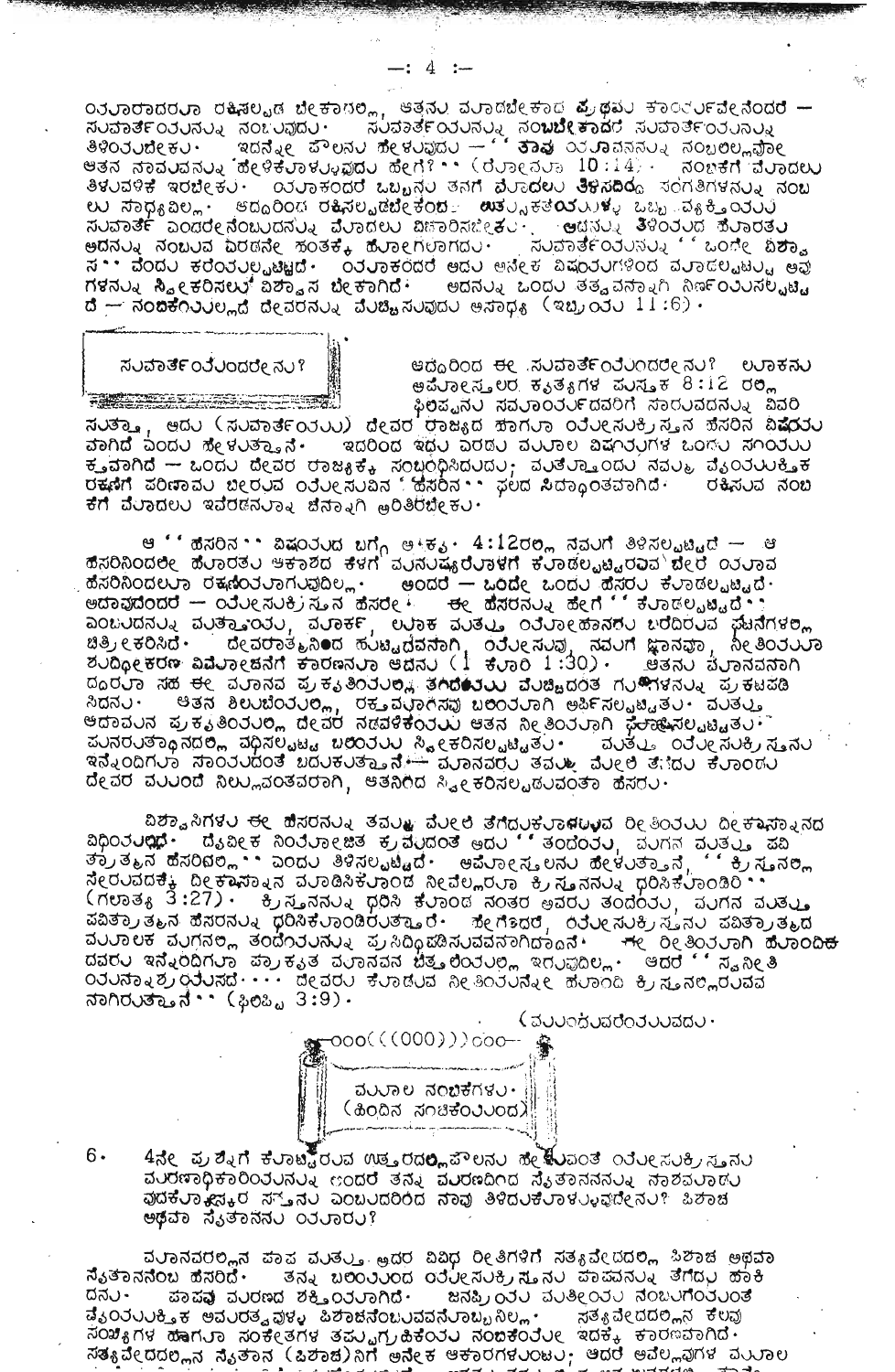ಈ ಲೌಲಾ€ಕದ ಇಂದಿನ ರಾಜಕೀ⊙ನಿಲ ವ&ವಸೊ೦ತಲ್ಲ ವಿಶಾಲ ರುರಾಪದಲ್ಲಲತ್ತೂನೆ. ತ್ತಾನೆ.

ಇಬ್ರಯು 2:14; 9:26; ರೋಮು 6:23: 03 ರಾಕೋ 1:14-15. 4:7. and du 12:4. advector 1.13. 00000062. 1.14-10; 4:7;<br>and du 12:4. advector 13:27; 3:70; 0.56. 5:3-0; add 2:2;<br>1 advect 5:14-15;1:20; auso\_ody.16:23; avec 6:33; 0006 4:8;<br>1 advect 5:18; a, x, x 2:12-13; 1 acq, 5:8; a, x 2:1

ರಕಣಿಂರು ವುಾರ್ಗವನ್ನು ಕುರಿತದು.

 $7 \cdot$ ಿಕ್ರ**ಸ್ತನ ಈ** ಕಾಂರರ್ರದಕ ಹೆರಾರತಾಗಿ ನಾವು ರಕ್ಕೊರ**ುದಲು ಸಾಧ್ಯ**ವೇ ?

ಇಲ್ಲ• ಂರೆಲೕನರ್ಲ್ರಿಸ್ತನಿಂದಲ್ಲದೆ ವರಾನವನಿಗೆ ರಕ್ತಣಿಂತರ ಬೇರೆ ೧ತರಾವ ವರಾಗ೯ವನರಾತ ದೇವಗು ಒದಗಿಸಿಲ್ಲ.

 $e.3.4:12$ : 03.00 $e$   $\overline{5}$  03.14:6: 8:24: 6:13: 15:5: 0 $\overline{5}$  03.12.

ಕ್ರಿಸ್ತನರ್ಲ ಪುಾರೈಸಲ್ಟಟ್ಟ ರಕ್ಷಣಿಯು ಕಾಂರ್ನುದೆುಾಂದಿಗೆ ನಾವು ಂತುಾವ ರೀತಿಂತುರ್ಲ  $8 \cdot$ ನೇ ರಲ್ಪಡಬಹ*ು*ದರ್

ಅದರಲ್ಲಿ ವಿಶ್ವಾಸವಿಡುವುದರಿಂದ ಹವುತ್ತ ವಿಶ್ವಾಸವು ನೀತಿಂತೆುಂದು ನಿರ್ಣಂತುಸಲ್ಪ್ರದು ತ∘ದ•

 $J$ U<sub>2</sub>( $J$ u<sub>2</sub> 4:3 24 5:1  $3:22$ 

 $9.$ ಕ್ರಿಸೂನ ಕಾರುರ್ಯದ ಪ್ರಂತಿಲಾಲಜನ ಹೆಲಾಂದಲು ನಂಚಿಕೆಂತಿಲಾಂದೇ ಸಾಕೀ?

ಇಲ್ಲ. ವಿಧೇರಿತತೆ ಅಥವಾ 'ೈರಿತು' ಗಳಿರಬೇಕು.

 $\omega$ ശർശ $\omega$  2:20-22  $\cdot$  ქაძეე $\omega$  7:21  $\cdot$  16:27  $\cdot$  ქა $\neq$  2:23  $\cdot$ ವರ್ು 28:20.

สอยบสสอก องบอส ' ขอดงษ์ \*\* กรสบง สบอสยบ และอะสยอกส ?  $10 \cdot$ 

ಅವರ∪ ವುರಾಡಲು ಅನೇಕ ಕಾಂರು⊭ಗಳನ್ನು ಅಜ್ಞಾಪಿಸಲಾಗಿದೆ∙ ಪ್ರಥವುವಾಗಿ ಅವರು ದೀಕ್ಷಾಮಾನು ಹೆಲಾಂದಲು ಆಜ್ಞಾಪಿಸಲಾಗಿದೆ.

ಅ.ಕೃ.10:48, 22:16, 2:38. ವರ್ರಾಕ್ 16:16.

 $11 -$ ೀ ಕಾವ್ಯಾನವೆಂದರೇನು?

ದೀ**ಷಾನ್ನಾನವೆಂದರೆ** ನೀರಿನೆ**ಲ್ಲ** ಹಲಾ*ಣಲ್ಪಡ*ಲವುದು .

ಅ•್∂• 10:47 · ರುರಾಲಮರಾ 6:4 · ಕುರಾಯಾಸ್ಗೆ 2:12 · ರುರಾಲಮರಾ 6:5 ·

12. ದೀ ಕಾಸ್ಮಾನವು ನವುಗೆ ದಿನರ ಪರಾಡುತ್ತದೆ ?

ಅದರ ಒಬ್ಬ ವಿಶ್ವಾಸಿಯರ ಕ್ರಿಸ್ತನನ್ನು ಧರಿಸಿಕೆರಾಂಡು ತನ್ನ ಪಾಪಗಳಿಗೆ ಕ್ಷಮೆರಿಯನ್ನು ಪ್ರಂತುವಂತೆ ದೇವರು ನೇವಿುಸಿದ ಒಂದು ಕಾರ್ಯವಾಗಿದೆ.

ಗಲಾತ<sub>ಕಿ</sub> 3:27<sub>:</sub> ರೆರಾೕುವರಾ 6:3; ಅ.ಕ್ಯ.2:38; 22:16; 1 ಪೇತ್ರ 3:21.

 $\begin{picture}(180,100) \put(0,0){\vector(0,0){180}} \put(0,0){\vector(0,0){180}} \put(0,0){\vector(0,0){180}} \put(0,0){\vector(0,0){180}} \put(0,0){\vector(0,0){180}} \put(0,0){\vector(0,0){180}} \put(0,0){\vector(0,0){180}} \put(0,0){\vector(0,0){180}} \put(0,0){\vector(0,0){180}} \put(0,0){\vector(0,0){180}} \put(0,0){\vector(0,0){180}} \put(0,0){\$ 

 $-$  dues due  $4:7$ .

water the control of the control of the control of the control of the control of the control of the control of<br>Material or the control of the control of the control of the control of the control of the control of the cont